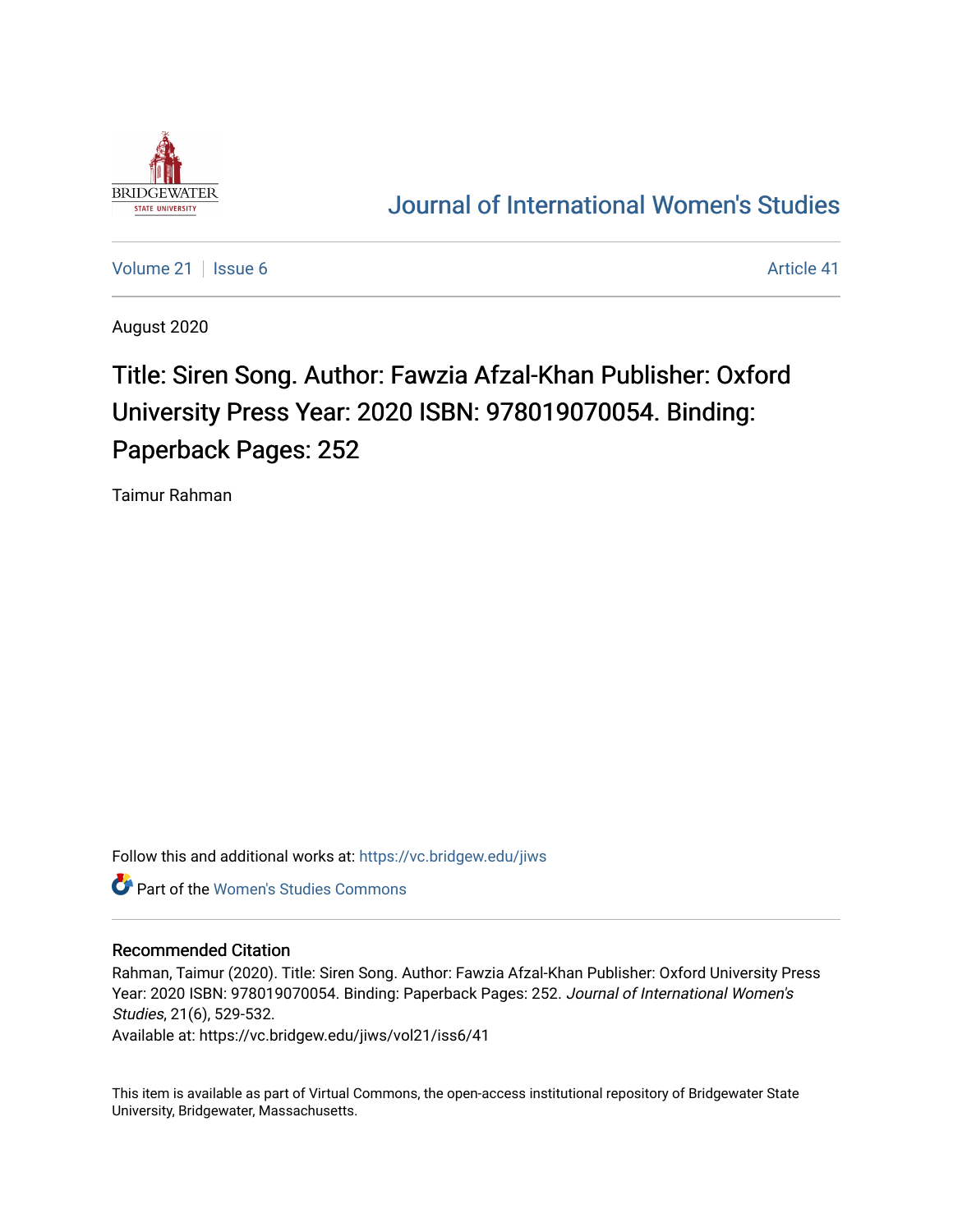This journal and its contents may be used for research, teaching and private study purposes. Any substantial or systematic reproduction, re-distribution, re-selling, loan or sub-licensing, systematic supply or distribution in any form to anyone is expressly forbidden. ©2020 Journal of International Women's Studies.

## **Title: Siren Song. Author: Fawzia Afzal-Khan Publisher: Oxford University Press Year: 2020 ISBN: 978019070054. Binding: Paperback Pages: 252**

## Reviewed by Taimur Rahman<sup>[1](#page-1-0)</sup>

The title of this book is extremely misleading. This is not a book about siren songs. Or perhaps it is, but not in the way you think. The book draws you in, dressed as a biography of prominent Pakistani female singers. And then, you find yourself trapped into a complex discussion of post-colonial philosophy stretching across time (in terms of philosophy) and space (in terms of continents). Hence, any review of this book cannot be a simple retelling of its contents but begs the reader to engage in some seriously strenuous thinking. I begin my review, therefore, not with what is in, but with what is *not* in the book - the debate that shapes the book, and to which this book is a stimulating response.

While Marxists and post-modernists differ entirely on epistemic, ontological, and political levels, there is an agreement from Gramsci to Terry Eagleton that modern forms of control and discipline are qualitatively different from medieval or even early modern times.

The former, called sovereign power by Foucault, relied purely on physical violence. The latter relies on power not as a negative force but as a productive and positive force that defines, limits, controls, and delineates the realm of epistemic possibility.

Within feminism this idea has generated a rich debate between those, such as Judith Butler who argue that the emancipatory project requires the destruction of any universal subject, to Nancy Fraser, who argues that emancipation cannot exist without a subject, beyond the individual, requiring emancipation (Fraser 1989: 29). As Nancy Hartsock put it, "Why is it that just at the moment when so many of us who have been silenced begin to demand the right to name ourselves, to act as subjects rather than objects of history, that just then the concept of subjecthood becomes problematic?" (Hartsock 1990: 164).

And while my own views are much closer to the latter, the commonality between them rests in the view that hegemony today, including patriarchal hegemony, is no longer, or perhaps never was, purely applied, protected, or secured with force or violence.

Dr. Fawzia's book addresses the defining characteristics and contradictions of the complex identities of artist, Muslim, working class. She presents a story of how the subaltern have mediated through the matrix of power, knowledge, or Foucault's biopower: The axis of Islam and Hinduism, patriarchy and femininity, high and low culture, class and nationalism and finally, the chador and honour.

This work is not important because it highlights some of the great women artists of Pakistan. That would have been contribution enough. It is important because it situates the agency of these artists in the larger debates within feminism and also within social sciences in general. Contesting with the valorisation of the conservative project, that is apparent in the work of Talal Asad and Saba Mehmood, and still largely within the framework of the progressive tradition, Dr. Fawzia's book is perhaps the first attempt to bridge two apparently different worlds in Western academia and the music of Pakistan as articulated by its leading female artists.

<span id="page-1-0"></span><sup>&</sup>lt;sup>1</sup> Associate Professor, Political Science Humanities and Social Sciences, Lahore University of Management Sciences (LUMS). [taimur@lums.edu.pk](mailto:taimur@lums.edu.pk)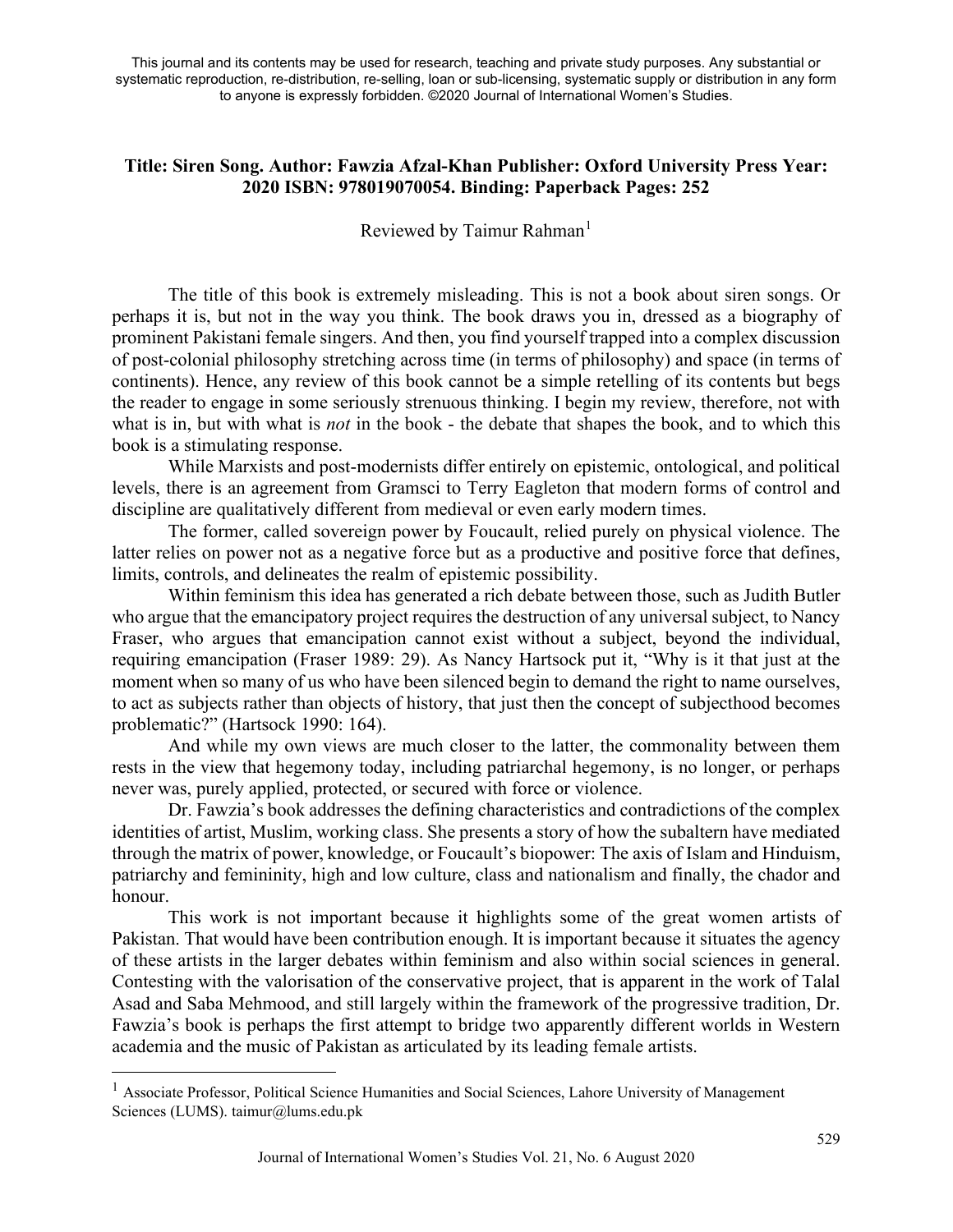This is a complex intellectual discussion - one that requires time and perhaps even several readings to fully absorb. At this first reading I can only offer a few scattered observations. The arc of the book travels from Malika Pukhraj all the way to the corporate backed sound of Coke Studio.

The first chapter is about Malika Pukhraj who started her career at the age of nine as a courtesan in the court of Maharaja Hari Singh of Kashmir. Through her life's journey we see how the association of the classical tradition of music and poetry with the courtesan culture allowed for the patronage necessary for its development but also ultimately, proved to be its Achilles' heel. The criticism of Hindu nationalists that this courtesan culture represented the decadence of the Muslim elite resulted in the near wholesale abandonment of this world of music and art.

Pukhraj's life story captures the tensions and contradictions of the closing of the public sphere for women and the restriction of the development of women artists only within that culture. That the arts could mainly develop in the courtesan culture is a condemnation not of the courtesans but of patriarchy that only allowed women to develop and explore these talents if they were outside the pale of "respectable society". The courtesan, though tainted by association with sex-work was also the purveyor, within the Urdu public-literary tradition, of cultural authenticity. And as for the fate of these singers themselves, whom Afzal-Khan describes as "queer style performer" in the tradition of the gharana and tawaif, one is reminded of a passage by Engels regarding ancient Athens. He writes in *The Origins of the Family* (1884, Ch 2, Para 4):

The man had his athletics and his public business, from which women were barred; in addition, he often had female slaves at his disposal and during the most flourishing days of Athens an extensive system of prostitution which the state at least favoured. It was precisely through this system of prostitution that the only Greek women of personality were able to develop, and to acquire that intellectual and artistic culture by which they stand out as high above the general level of classical womanhood as the Spartan women by their qualities of character. But that a woman had to be a hetaira before she could be a woman isthe worst condemnation of the Athenian family.

From this pre-partition period we cover the life of Roshanara Begum. Unlike Malika Pukhraj, who had a very supportive husband, the book reveals how the career of Roshanara Begum died a slow death in the newly independent Pakistan as a consequence of bourgeois respectability. As the wife of a civil servant she was very mindful that her work as a performer should not taint her husband's image or career. Ultimately, the need for bourgeois respectability extinguished a great talent.

Next the book examines three very different performers: Noor Jehan, Abida Parveen and Deeyah. The chapter makes the case that the popular success of these three unconventional performers led to the "queering of Islam". The first was publicly unfaithful and yet adored by millions. The second was blurred gender identification. And the third challenged conventional Islamic women's modesty by baring her body. While Noor Jehan and Abida Parveen are known across Pakistan, I was a bit surprised by the inclusion of Deeyah who has not really had any significant impact on the music and culture of Pakistan.

The next chapter examines the life of Reshma, a gypsy singer. If the previous singers challenged gender conventions, Reshma challenged the conventions of class. In this discussion, the traditions of folk music and poetry are counterposed to the high literary tradition of progressive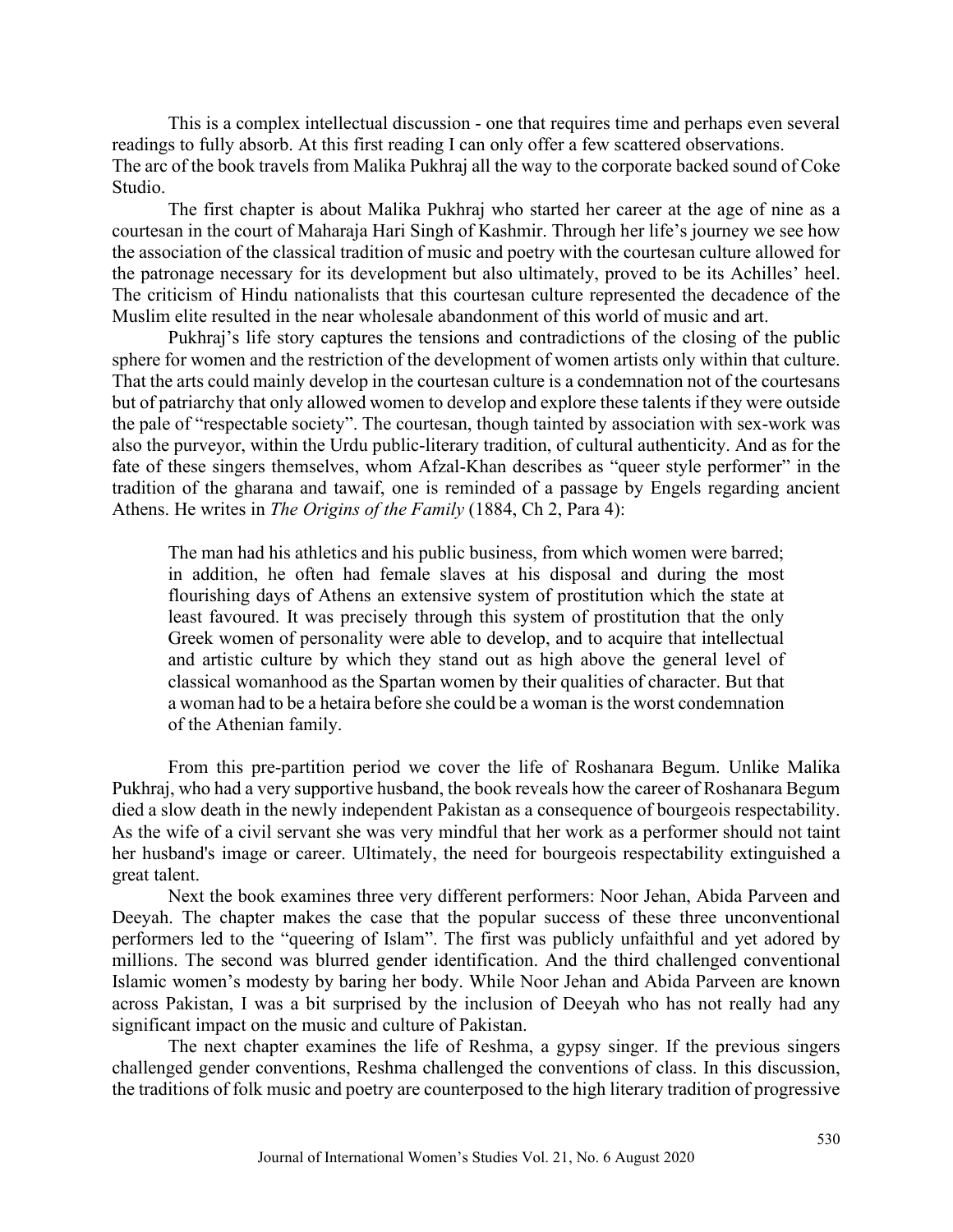writers such as, Kishwar Naheed. Naheed, a rebel Marxist and feminist poetess in her own right, comes off as rather unflattering in relation to Reshma. However, in my view the point is overstated because it neglects that while Naheed may have utilised the classical form in her poetry, her work, for example, Hum Gunahgar Auratain (We Sinful Women) is considered correctly iconic in challenging class and patriarchy.

In Chapter Five, Afzal-Khan examines the phenomenal rise of Nazia Hassan and her brother Zohaib Hassan during the Islamic military dictatorship of Zia ul Haq. When the duo was shown on Pakistan Television, the producers were told to film Nazia from the waist up so that her dancing feet would not be visible to audiences. This is reminiscent of how U.S. television treated the young Elvis Presley in the 1950s. Nazia's pop music, massively popular in both India and Pakistan, was perceived by the classical cultural elite as entertainment rather than serious music. To gain respectability Nazia and her family made it a point to emphasise that the duo had given away to charity all the money they made from music.

The contradiction between music and respectability with its origins in the courtesan culture casts a long shadow over all music in post-colonial Pakistan. The attempt by various women performers to negotiate this contradiction of respectability while staying true to their art is undertaken by utilising, as Lorde says, the "master's tools to dismantle the master's house" (Lorde, 2018). However, as discuss ed in the book, this is not a strategy without its own pitfalls and risks. In fact, Foucault would say it is merely a form of the normalisation of discipline and is also fraught with many self-contradictions.

These contradictions, in my opinion, are raised but not resolved by Dr. Fawzia, especially in her last chapter on Coke Studio. Although I was surprised that the book didn't critique the pompous main slogan of Coke Studio as the "Sound of the Nation", I nonetheless agreed with her nuanced view that both critiqued the corporatisation of art and feminism, and its clear class overtones.I also appreciated the continuing relevance of performance potentialities created by that space. The arc of the book, therefore, in my view follows the arc of the historical movement from medieval to modern forms of hegemony.

The more things change, the more they remain the same. While something is gained from seeking respectability, something of the authentic (in the Hiedeggerian sense of the term) is lost along the way. What makes, I ask you, Abida Parveen's refusal to wear a chador, putting it down on stage in the Zia era so genuine, organic, real, and pregnant with possibilities of resistance? One doesn't have to write long verbose essays to explain the gravitas of that moment. In contrast, when one speaks of Coke studio as resistance to fundamentalism, one must belabour the point while cursing the dogmatic-obstinacy of the reader. Why does the latter feel contrived, counterfeit and imposed, like a forgery? If I were to express my opinion without any "lagi lipti", to use a punjabi phrase, I would have to agree with Marx's paraphrasing of Hegel that history repeats itself, "first as tragedy, then as farce." (Marx, 1852).

In conclusion, despite my criticism of some details, *Siren Song* is a splendid work that helps to situate the history, struggle, and art of female performers in Pakistan in the larger context of feminist theory. In fact, although there have been many works written on the life and struggle of female performers in Pakistan, and while one can extract from these works the various obstacles, contradictions, loopholes and biases that women faced in developing their careers and their art, *Siren Songs* is perhaps the only work in which these complexities are explored through the theoretical prism of modern feminist theory. For that reason the book serves the invaluable purpose of connecting feminist academia with Pakistani female performance art.